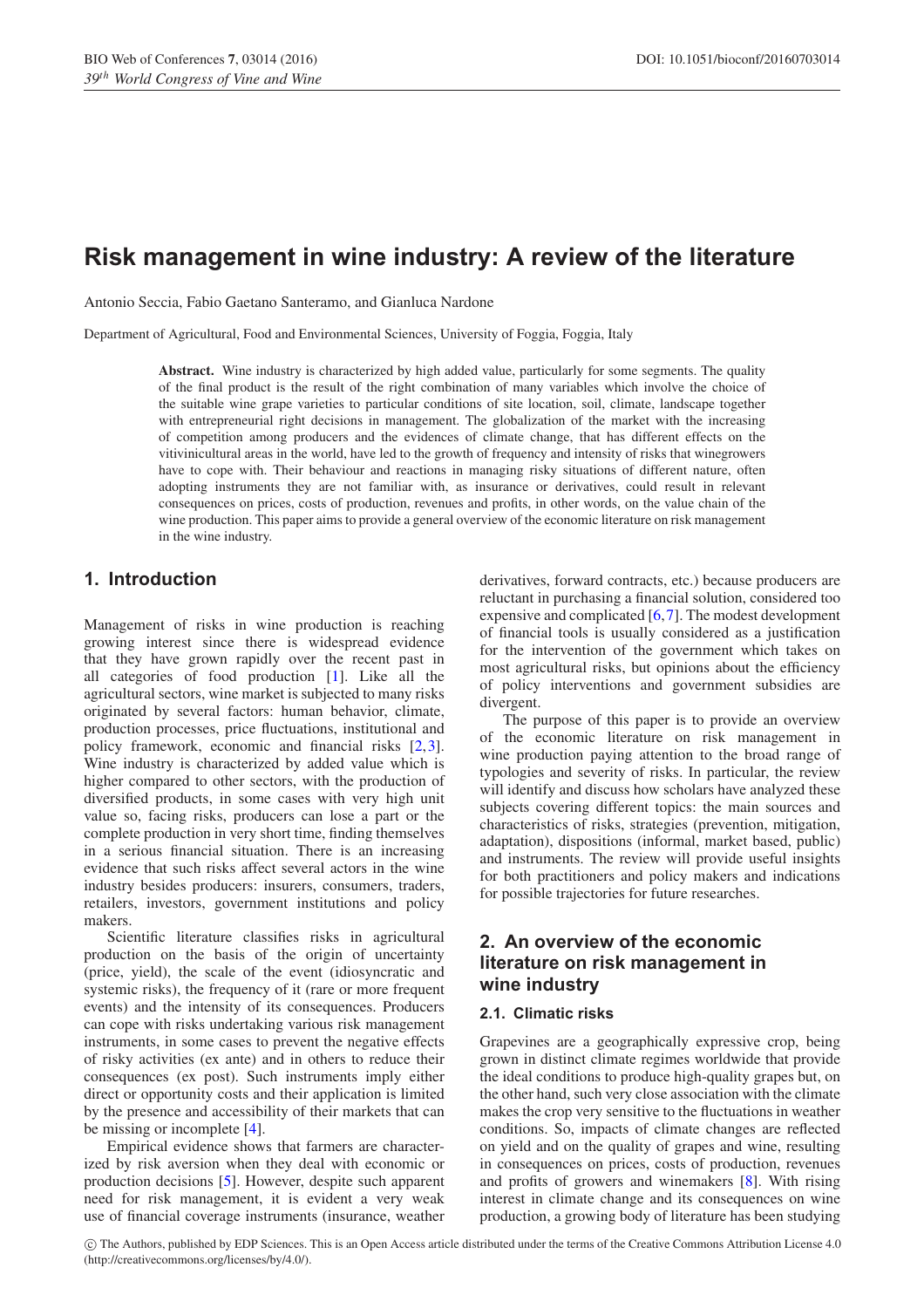the different risks that grapes growers and winemakers are already facing or will face in the future.

With regards to responses of mitigation and adaptation to climate change in the wine industry, Galbreath [\[9\]](#page-3-8) has introduced a model which considers risks in the two processes of grape producing and winemaking. The framework is built on the basis of the literature and the experts' opinions. Mitigative and adaptive responses have been shaped covering the technology and process concerns which wine producers can adopt to address risks sustainability. Actions are referred to three fields: market, regulatory/standards and operational. The framework has been applied to a big Australian wine producer, Treasury Wine Estates (TWE), showing that mitigative and adaptive reactions rely on the various technologies and processes at the different levels.

In most contexts, an effective tool to face risks is insurance but in the agriculture sector a specific instrument as weather insurance has had limited diffusion because of the complexity in defining the proper weather event and in determining the price of the product. Turvey et al. [\[10](#page-3-9)] have developed an innovative method to determine the price for weather insurance in circumstances where returns are influenced not only by the occurrence of the weather event but also by its timing. The authors developed a Monte Carlo method to estimate the insurance premium, considering the case of ice wine in the Niagara Peninsula of southern Ontario.

Besides traditional financial instruments as insurance, the use of innovative financial solutions must also be sought in order to deal with many of the financial risks arising from climate change. Among them, the market of weather derivatives is generally increasing even though in the case of the agricultural sector they have had a low diffusion, according some authors because of a lack of familiarity and a clear understanding of the benefits [\[11\]](#page-4-0). Studies about their use are very few and only recently scholars have devoted attention to them [\[12](#page-4-1)]. Among them, Cyr and coauthors have examined the adoption of weather contracts in different situations specific to the province of Ontario, Canada. The risk of hotter temperatures during the harvest of icewine grapes has been examined by Cyr and Kusy [\[13](#page-4-2)] while the risk of low temperatures in wintertime has been analyzed by Cyr et al. [\[14\]](#page-4-3). Considering the increasing variability of rainfall in the Northern Hemisphere consequently to climate change, Cyr et al. [\[15\]](#page-4-4) have explored the adoption of weather contracts to hedge the financial risk consequential to the excess of rainfall during the grapes harvest period. Taking into account different contract hypothesis, they aimed to evaluate a range of benchmark call option value using rainfall data to develop a stochastic method for cumulative harvest rainfall with reference to the Niagara region. A case study regarding California has been considered by Cyr et al. [\[16\]](#page-4-5) who used a stochastic method of a cumulative weather variable over a time period, and adopted a copula function technology to process a model for the pricing of a weather contract. The usefulness of weather derivatives in the wine industry, for covering climate risk considering bioclimatic indices to mitigate the risk of growing season temperatures, has been analyzed by Cyr et al. in the Niagara region of Canada [\[17\]](#page-4-6) and by Zara in the Oltrepo Pavese area of Italy [\[18\]](#page-4-7). Zara [\[19](#page-4-8)] has also considered the potential design of weather contracts developing an appropriate temperature risk hedging strategy to reduce the unpredictability that affects grapes economic results. The strategy is based on the development of a risk definition process which includes the identification of a representative heat summation index ratio between temperature and yield. He applied the strategy to a case study referred to the Bourgogne Côte de Nuits Pinot Noir red grape. Simulations carried out demonstrate that the strangle strategy covers the climate risk in a better way reducing crop volatility. Results from the study prove that it is possible to hedge the winemaker's crop with weather derivatives which are more flexible and transparent compared to insurance policies.

#### **2.2. Producers' perception of risks**

A relevant concern related to climate change is the consequence on farmers' welfare which is affected by the perception they have of the agricultural risks. How they perceive impacts plays a fundamental role in responding to them engaging in mitigation or adaptation strategies. The research realized by Menapace et al. [\[20\]](#page-4-9) considers risk perceptions for Italian producers related to risk of damages on production caused by climate events. To such purpose, they perform an elicitation of the median of the subjective beliefs cumulative distribution of crop losses risk, using the exchangeability method. Results show that growers' perceptions for the long-run are considerably higher than for short-run and the reason of such difference can be found in climate change individual convictions and personal experience with past production damages. Given the crucial role of past experiences, it would be useful to consider segments of growers with different climate change beliefs and to improve growers' awareness of potential risks proposing them a better assistance to adapt to climate fluctuations.

The conduct of wine producers under general risky circumstances has also been the subject of a field research conducted by Salk et al. [\[21\]](#page-4-10) who have interviewed wine producers in the Maine-et-Loire department using a questionnaire about their perception of climate risks and their strategies to address them. Given the increase of costs as a consequence of climate change, the aim of the study was to understand the reasons of the very low diffusion of tools as insurance or weather derivatives. Results show that the behavior of the producers is paradoxical because, although they need to face risks, financial instruments are deemed costly and too difficult to understand and to manage.

The motivations behind grape growers purchase intentions regarding risk management insurance have been analyzed by Lobos et al. [\[22](#page-4-11)] who have realized an empirical study with the aim to find the determinants that affect the probability of subscribing insurance contracts in the Chilean wine industry. The authors have considered two discrete selection models (logit and probit) to detect the producer's individual characteristics and they can infer about the impact that a set of socioeconomic variables and the producers' own opinion have on the willingness to buy insurances. Results of the analysis show that the significant explanatory variables are associated mostly to the producers' perceptions in terms of getting access to prices and wine markets, awareness of sanitary risk and the opinion of an adequate management of risk. Among the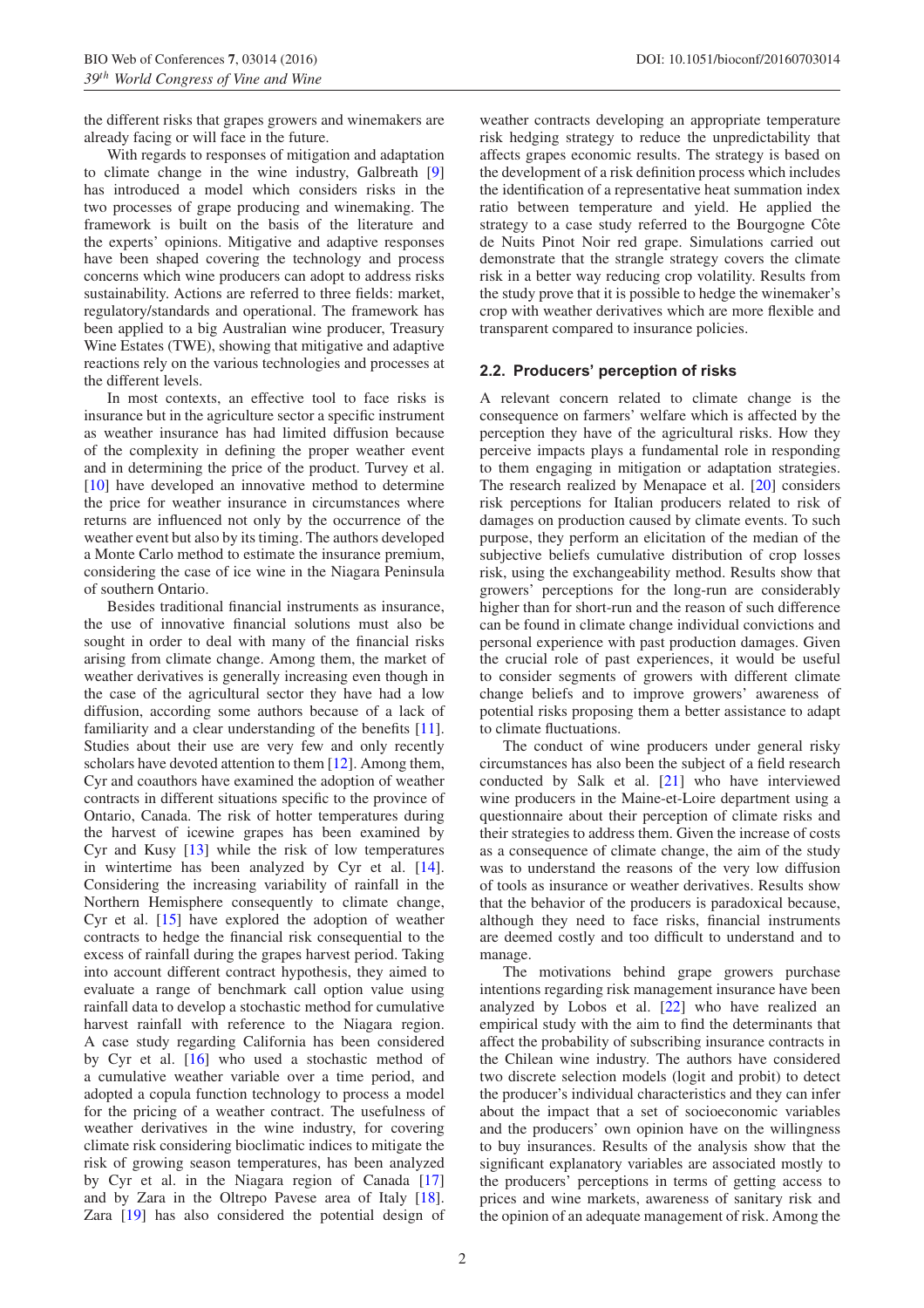socioeconomic variables, only the area planted with wine grapes resulted to be significant.

#### **2.3. Markets and prices risks**

Wine grape producers are aware that they have to face both production and market risks. An economic analysis realized by Folwell et al. [\[23](#page-4-12)] considered both kinds of risks with reference to three varieties grown in Washington State: Cabernet Sauvignon, Chenin Blanc and White Riesling. The production risk has been considered with reference to unexpected lower yields caused by less fruit buds flowering as a consequence of low temperatures in wintertime. The market risk has been considered in terms of prices fluctuations as result of changes in the market supply and demand. The authors realized a simulation model which includes both kinds of risk at the same time taking into account the costs of production and prices by the combination of weather effects on bud kills and yields; moreover, as a basic assumption, the producer did not take any risk management strategies.

Climate events and market unpredictability affect considerable revenue variability for winegrowers as a consequence of volatile prices and yields. Since the EU is going to reduce wine market subsidies, it could be helpful to explore more market-oriented risk management instruments. To such purpose, Ramirez et al. [\[24](#page-4-13)] have simulated actuarially fair premiums for revenue insurance contracts in the Spanish wine industry. These kind of contracts are a market-based risk management innovation that can support farmers to cover revenue losses that arise from adverse yields, prices or both. The authors have applied a contingent claims analysis valuation framework and Monte Carlo simulation. The model shows that revenue insurance premiums could have a lower cost than similar multi-peril insurance products and price supports programs; moreover, revenue insurance can provide Spanish wine grape producers with income stabilization that does not alter trade like current subsidy programs.

The rapid international expansion of the wine industry has increased the need to comprehend wine price risk and the strategies to reduce it. Prices are sensitive to climate variations and cannot be determined correctly prior to production since inelastic demand translates into high price uncertainty leading to widespread economic and financial implications. Kourtis et al. [31] have analyzed the risk arising from the fluctuations in fine wine prices evaluating the possibility for firms to diversify the production across countries and wine varieties. They focus on financial instruments that can be adopted to address the risk management and improve market completeness as derivatives, futures and options contracts.

#### **2.4. Relevance of data and information availability in managing risk**

In risk management a crucial role is played by information and availability of data. Agronomic data from observed crop yields have been used by a big insurance group, Groupama, to develop a simulation process to estimate the insurance premium. As reported by Phélippé-Guinvarc'h [\[25](#page-4-14)], data provided by a French wine cooperative were used to apply a general model of agronomic crop yield density function, already tested for other products. In the case of wine, the application of the model is disturbed by public regulations which limit yields (in the case of denominations of origin) and quality regulations applied by some cooperatives.

The management of disease and pests by growers has improved in consequence of the better accuracy of weather, pest and disease forecast information that are available for them as a useful tool for preventing risks and shaping their behavior. Given that the strategies adopted by farmers to prevent risks have implications at both local and social level, it should be necessary to know more how the availability of information influences producers' strategies. To such purpose Lybbert et al. [\[26](#page-4-15)] have conducted an empirical analysis concerning the effect of improved disease forecast information on grape growers' behavior and on the environment. Temporal and spatial data concerning treatments for powdery mildew in California were used to estimate models of producers' disease management procedure. Results show that responses differ according to location and product value.

#### **2.5. Relevance of investments in knowledge and technology**

Knowledge has relevant importance to address the different types of risks for an enterprise. In an empirical study Dutz et al. [\[27\]](#page-4-16) have analyzed the links between Knowledge-Based Capital (KBC) investments and export for the wine industry in Chile. Such investments play a critical role in supplying enterprises with necessary competences to predict, take in and modify behavior to risks. The authors highlighted that for the Chilean wine industry KBC investments can be considered important assets for firms' risk management. The research gives a particular focus on the importance of KBC investments for addressing risks related to innovation and on the crucial linkages between investments in knowledge, protection/enabling and insurance and coping/leveraging assets.

The value of the wine is greatly influenced by quality and particularly by the preservation of it during storage when wine is highly sensitive to variables as temperature and humidity that could alter the quality. This is a critical concern for wineries and distributors which have to manage risk under storage facilities for maintaining wine quality and preventing the depreciation in value. So, it is crucial to control and monitor risk during wine storage to preserve wine quality. For monitoring real-time storage conditions of wine and for planning an immediate strategy for handling unpredicted events, Lam et al. [\[28\]](#page-4-17) proposed a risk control and monitoring system (RCMS) which combines the technology of radio frequency identification (RFID) and case-based reasoning (CBR). The RFID tag has sensors for temperature and humidity which measure the actual storage condition of each stock keeping unit (SKU) of wine and all information about the wine and its location are available in order to find easily the product with anomalous measurements. The case-based reasoning (CBR) can generate, taking into account past similar event cases, a shortlist of critical control actions, on the basis of possible causes of incidents and subsequent activities. The adoption of the RCMS allows the development of effective operative plans and to reach the reduction in the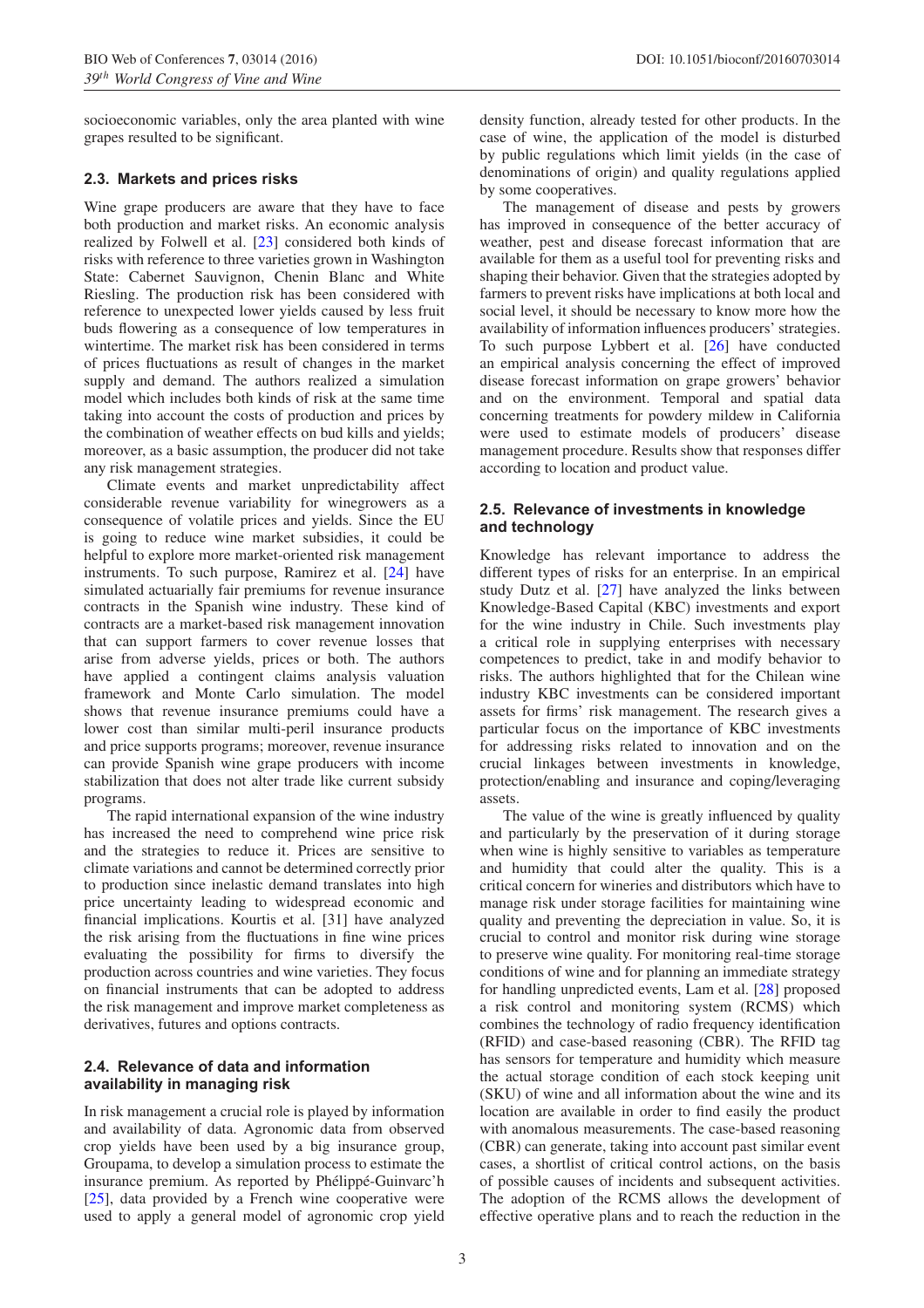wine damage of quality with the improvement in customer satisfaction.

#### **2.6. Risks and transaction costs**

A peculiar kind of risk concerns the market relationships between different enterprises and transaction costs. This issue has been considered by Franken and Bacon [\[29\]](#page-4-18) who have analyzed the role of vertical coordination strategy in decreasing the risks concerned to the procurement of required quality grapes. They report a study realized in California highlighting that formal written contracts stipulated for grapes procurement are more reliable than informal agreements because of the risk associated to the purchase of the required quality grapes. Perishability of grapes, both physiological and unpredicted because of climatic events, could make difficult or uncertain, or sometimes costly, the procurement of desired quality grapes, so strategies of vertical integration are necessary using detailed written contracts. In some cases, when quality is very difficult to evaluate and the winemaker needs to check also production practices, could be necessary a complete vertical integration which leads to the ownership of consecutive stages in the supply chain. The issue of contracts as a strategy to face marketing and provision risks in the wine industry has also been studied by Steiner [\[30](#page-4-19)] who has considered that a relationship between a producer and a winery is characterized by a condition of moral hazard which involves both sides. He has developed a comparative static outcomes for optimal sharing rule in a principal-agent model where both principal (winery) and agent (grape producer) are considered to carry out multiple tasks. As basic assumption, the role of a grape grower to the final wine quality consists in production while the contribution of the winery is realized in processing and marketing stages. Both parties could act as opportunists since efforts of both sides are mutually imperfectly detected and their impact on final quality of the product can only be inaccurately evaluated. The model allows for asymmetric quality contributions of the contracting parties, and shows that, in case of risk-aversion for both parties, strict sharing can also be supported in bilateral moral hazard settings.

## **3. Conclusions**

The present paper has provided a general overview of the economic literature on risk management in the wine industry. The interest of researchers on this field is recent so the scientific production is quite limited but growing. Most papers consider the risks arising from climate change and the strategies that winegrowers could adopt to address such risks, particularly financial instruments as insurances and weather contracts. Many of them are referred to specific areas so it should be useful to study the same issues and to apply the same methodologies considering more vitivinicultural areas in the world. Moreover, additional issues, not still covered for the wine industry, need to be considered. At farming level, it would be very interesting to study producers' decisions under risk and their choices to address different types of risks, taking in consideration costs and revenues, including costbenefit analysis. According to the specificity of the region, growers should adopt measures to address risks that vary in their economic feasibility and barriers to implementation.

Future studies could analyze the experience in the formation of opinions about kinds of risks among winegrowers and the gap between their need to cope with risk and the adoption of proper instruments. A related issue is to understand the role of factors that might drive the implementation of such instruments in firms and its impacts on business outcomes.

A new field of study concerns social consequences of the management of different risks and their impact on the regional cultural identity considering that highquality wine regions create unique physical and cultural landscapes that, through growing, processing, trade, and tourism, are crucial components of local economies.

At an international level, further studies should consider the management of risk in the conglomerate beverage companies with multinational landholding portfolios which have worldwide strategic investments.

The role of institutions and policy interventions should be analyzed in consideration of subsidies which, in some contexts, are given to farmers to address the risk of negative climatic events. The arising of risks of different typology, due to climate change, globalization of the market, fluctuation of prices, moral hazard of agents, underscore the need for flexible agricultural policies and requirements for grape growers and wine producers to adopt proper risk management schemes.

#### <span id="page-3-0"></span>**References**

- [1] OECD "Risk management in agriculture" *A holistic framework. Paris* (2009)
- <span id="page-3-1"></span>[2] S. Kimura, J. Antón, C. LeThi, "Farm level analysis of risk and risk management strategies and policies (2010)
- <span id="page-3-2"></span>[3] A. Kourtis, R. N. Markellos, D. Psychoyios, "Wine price risk management: International diversification and derivative instruments", International Review of Financial Analysis, **22**, 30–37 (2012)
- <span id="page-3-3"></span>[4] F. G. Santeramo, J. Di Pasquale, F. Sgroi, "Analyzing risk management in Mediterranean Countries: the Syrian perspective", New Medit, **11**(3), 35–40 (2012)
- <span id="page-3-4"></span>[5] P. Sulewski, A. Kłoczko-Gajewska, "Farmers' risk perception, risk aversion and strategies to cope with production risk: an empirical study from Poland" Studies in Agricultural Economics, **116**(3), 140–14 (2014)
- <span id="page-3-5"></span>[6] EU Commission "Risk management tools for EU agriculture with a special focus on insurance", Working Document, Agriculture Directorate-General (2001)
- <span id="page-3-6"></span>[7] J. Viviani, "Protection against wine price risks: A real option approach", Journal of Wine Economics, **2,** 168–186 (2007)
- <span id="page-3-7"></span>[8] G.V. Jones, L.B. Webb, "Climate change, viticulture, and wine: challenges and opportunities", Journal of Wine Research, **21**(2-3), 103–106 (2010)
- <span id="page-3-8"></span>[9] J. Galbreath, "Response to the risk of climate change: A case study of the wine industry" (No. 231251), AAWE Working Paper No. 181 (2015)
- <span id="page-3-9"></span>[10] C. G. Turvey, A. Weersink, S. H. C. Chiang, "Pricing" weather insurance with a random strike price: The Ontario ice-wine harvest", American Journal of Agricultural Economics, **88**(3), 696–709 (2006)